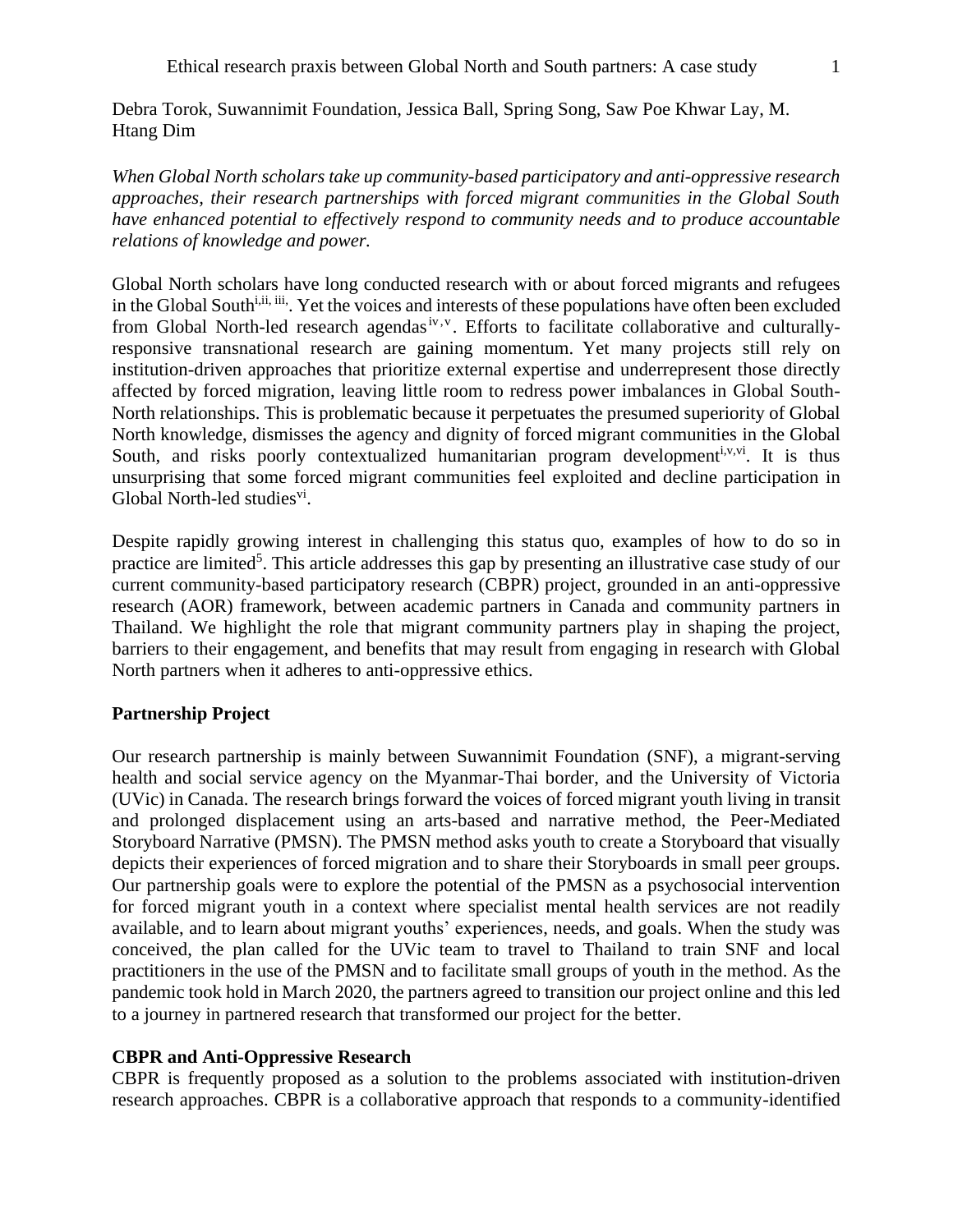social issue by co-generating knowledge about the issue and taking action to change it. CBPR centers the local knowledge and expertise of community stakeholders in all phases of the research. It requires continuous interaction among partners to build rapport and to design, implement, disseminate, and sustain the research. Our transnational team has engaged in this process of knowledge co-production and agreed upon local action, as the community partners involve diverse groups of youth in the PMSN (social action) to explore its potential to address the need for a nonspecialist-led psychosocial intervention (social problem).

While CBPR promotes sharing research ownership and responsibilities, the academic partners found that CBPR alone did not challenge them enough to meaningfully shift the balance of power away from them and into the hands of the community partners. To this end, we grounded our CBPR in an AOR theoretical framework. AOR developed from anti-oppressive social work practice and anti-colonial and anti-racist theories. It examines systems of oppression and commits researchers to making social change<sup>vii</sup>. We used AOR to critically engage with and to challenge the ways that Global North-South power dynamics play out in the process of doing research. AOR calls on researchers to:

- Ground the research process in strong personal and professional relationships;
- Critically reflect on areas of power and privilege, and work explicitly to invert power differentials;
- Include and validate multiple knowledges;
- Resist oppression and global power hierarchies in knowledge production.

# **Putting Theory into Practice**

Putting CBPR and AOR principles into action involved four key processes: interacting with reflexivity and humility, prioritizing genuine relationships, fostering reciprocal knowledge production, and encouraging community ownership.

# *Reflexivity and Humility*

Reflexivity calls on those in positions of power to continually examine how their social locations (i.e., beliefs, values, identity, privilege) influence their approach to doing research. The academic partners practiced reflexivity by naming and problematizing their power and privileges, particularly as white, Western-educated outsiders who have financial resources and citizenship in a politically stable country with greater access to protections, including against Covid-19. This prompted further scrutiny about the academic partners' roles within wider contexts of power asymmetries. The partners asked: How have historically rooted power asymmetries been reproduced in research partnerships between Global North institutions and Global South forced migrant communities? How might the academic partners' actions, however unintentionally, reinforce asymmetries and contribute to erasure of forced migrant voices? What implications does this have for how the academic partners position their priorities in relation to the community partners?

Wrestling with these reflexive questions instilled humility into our research process. Humility enabled the academic partners to interrogate assumptions about mainstream research practices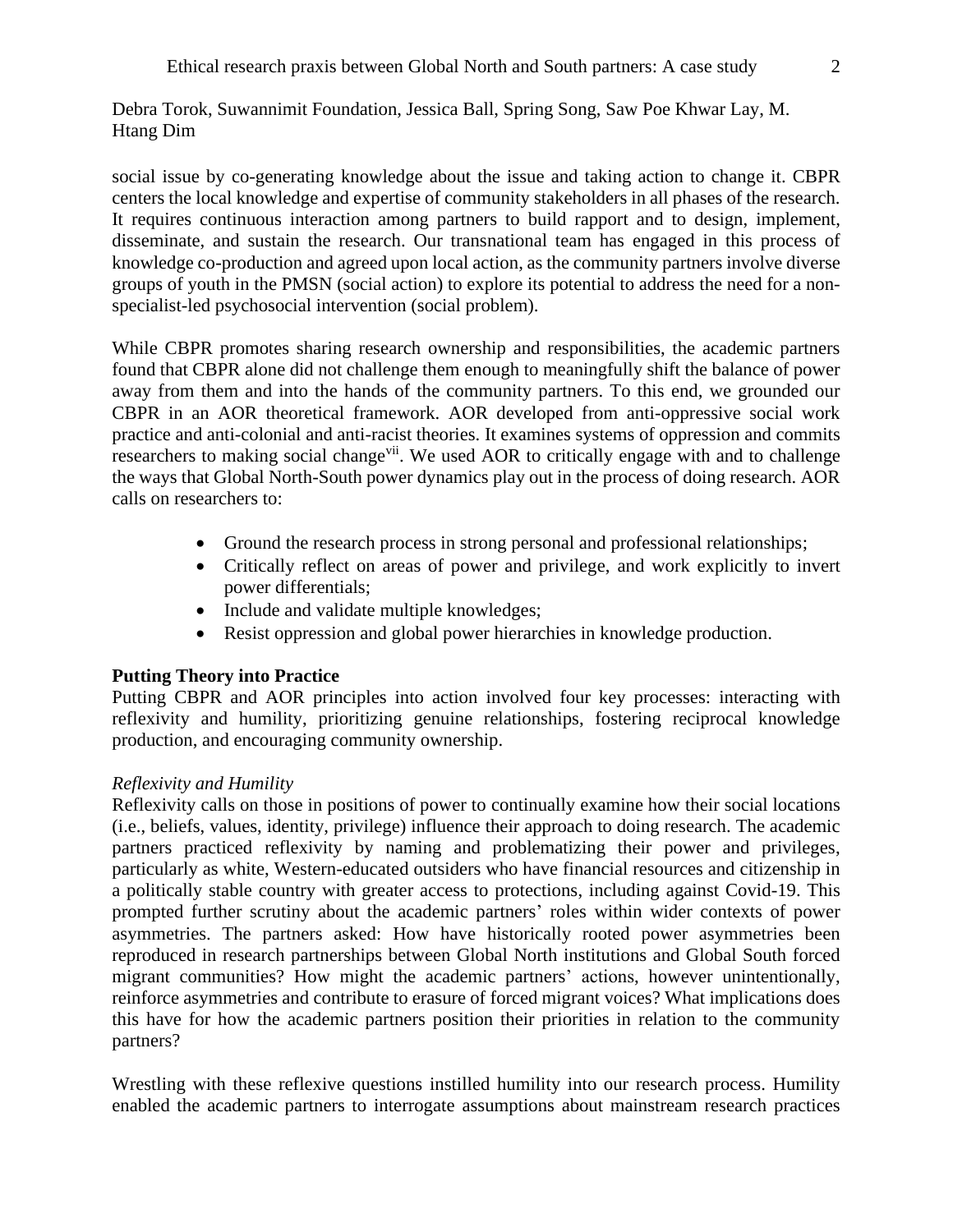(e.g., sticking to pre-set procedures and timelines), to confront the limits of their knowledge, and importantly, to position themselves as co-learners. Concretely, this was shown by expressing openness to correction and guidance from the community partners, releasing control over research project steps (e.g., directing participant eligibility criteria, pilot testing), and allowing plans to change based on community partners' needs and preferences.

## *Genuine Relationships*

We took three interconnected approaches to foster genuine relationships, which may be informative to other online participatory collaborations. First, the partners prioritized getting to know one another personally. Although perhaps obvious, we had to be especially intentional about this step to bridge our geographical distance while collaborating online. We asked each other questions about our respective contexts, day-to-day lives, interests, goals, and how the pandemic differently impacted each of us. For the academic partners, this offered a glimpse into the community partners' worlds; a chance to try to understand their realities of serving forced migrant communities at the Myanmar-Thai border while coping with Covid-19. The community partners also explored their curiosities about life in Canada, noting differences in our cultures and education systems.

Second, we took time to build rapport and trust. The pandemic made this possible because it slowed our project timelines. We extended team meetings over an extra year, and scheduled meetings flexibly to accommodate the community partners' service priorities. This was crucial for trustbuilding, as the community partners felt their time was respected. We also strengthened trust by having open-ended check-ins about the research process and soliciting the community partners' feedback. The academic partners were conscious that inherent power imbalances in our relationship could make the community partners feel unsafe voicing disagreements. Thus, the academic partners explicitly named these power dynamics, including their privileges and gratitude for the community partners' patience with their lack of understanding of the local context and languages. The academic partners also ensured research funds were paid to the community partners. Over time, the community partners offered direct and constructive feedback about the PMSN.

Third, we openly showed emotion and empathy. The team listened intently to one another, celebrated one another's successes, and gave the community partners time when they were dealing with crises (e.g., delaying meetings and project tasks). When a team member shared a difficult migration experience, stresses of responding to the border crisis, or words of gratitude, we allowed ourselves to be genuinely affected and this deepened our bonds of mutual understanding.

# *Reciprocal Relations of Knowledge Production*

This process involved creating a respectful space for co-learning and co-generating knowledge from the cultural knowledge systems and languages in the project. One way that the partners facilitated this process was by doing the PMSN method together, including creating and sharing our individual Storyboards and practicing peer mediation. The PMSN method, developed by Dr. Jessica Ball, initially suggested that participants organize their Storyboards around how migration affected their identity, sense of belonging, and future aspirations. Our team practice sessions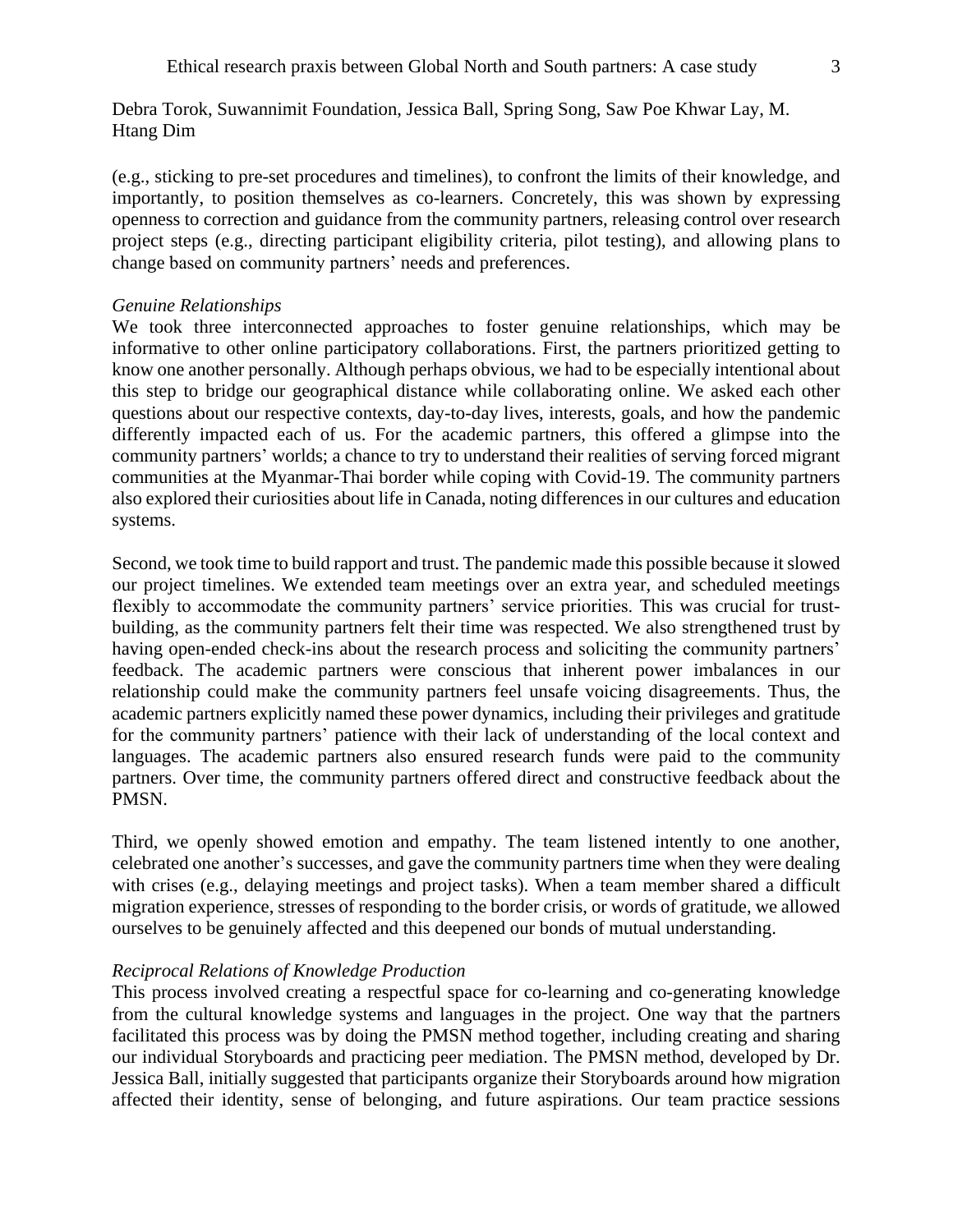generated rich discussions about the meanings of these organizing concepts. For example, the community partners explained that identity concretely refers to an "ID card" and that psychological self-exploration is not encouraged in Thai and Myanmar cultures. As our discussions deepened, a striking knowledge exchange transpired: while the academic partners encouraged incorporating more local concepts to guide Storyboard creation, the community partners became increasingly invested in using the concepts of identity and belonging. We dialogued about how to reconceptualize these concepts to be culturally meaningful, such as by asking about youth about their roles within their communities and how their friends or family members would describe them.

Fostering this reciprocal learning environment expanded our research focus to encompass a *process* of knowledge exchange (rather than an outcome-driven process) – one that promoted selfand mutual discovery and equality between the partners. The community partners described several benefits. Beyond obtaining skills in facilitating peer psychosocial support, they appreciated newfound opportunities to explore their strengths and sense of self and to position themselves in the role of giving instructions to foreigners instead of being on the receiving end of this dynamic. Our process of knowledge exchange blurred the boundaries of, and softened common power differentials between, "researchers" and "participants."

Notwithstanding these benefits, our efforts to equitably co-produce knowledge were hampered by our reliance on English to communicate because the academic partners could not speak any of the community partners' primary languages (i.e., Thai, Myanmar, and Karen). By working in English, we risked translation inequivalences and reinforcing the primacy of Global North concepts. It is likely that the language barrier has limited a full exchange of ideas for the project and PMSN.

### *Community Ownership*

In keeping with AOR, the partners committed to resisting the hold that Global North researchers often have on global knowledge production in favour of supporting community ownership and rights to this knowledge. The academic partners encouraged the community partners' autonomy to shape the research and decide on how to use the PMSN. Having more time to complete the project helped to reduce the workload burden on the community partners, thereby lowering barriers to their engagement. Over 18-months, the community partners were able to gradually take more control over the research as they strengthened their capacity to use the PMSN. They used this time to try out adaptations to the initial PMSN approach that better suited their context and the degree of emotional depth they were prepared to handle. For example, in some contexts, they condensed the PMSN into a one-time workshop (rather than multiple sessions) to accommodate competing schedules, and they sometimes embedded more structure (e.g., asking youth to create timelines of their lives). The community partners have explicitly affirmed the necessity of asserting control over many parts of the project (e.g., recruitment, data collection, PMSN format) because of their linguistic and cultural knowledge and on-the-ground experiences serving different sub-populations of forced migrant youth. Their active engagement led to innovations in the PMSN method. They demonstrated to the academic partners that the PMSN could be delivered in multiple ways, depending on the facilitator's experience and training (e.g., teacher, counsellor) and youths' settings or circumstances (e.g., security, place of residence).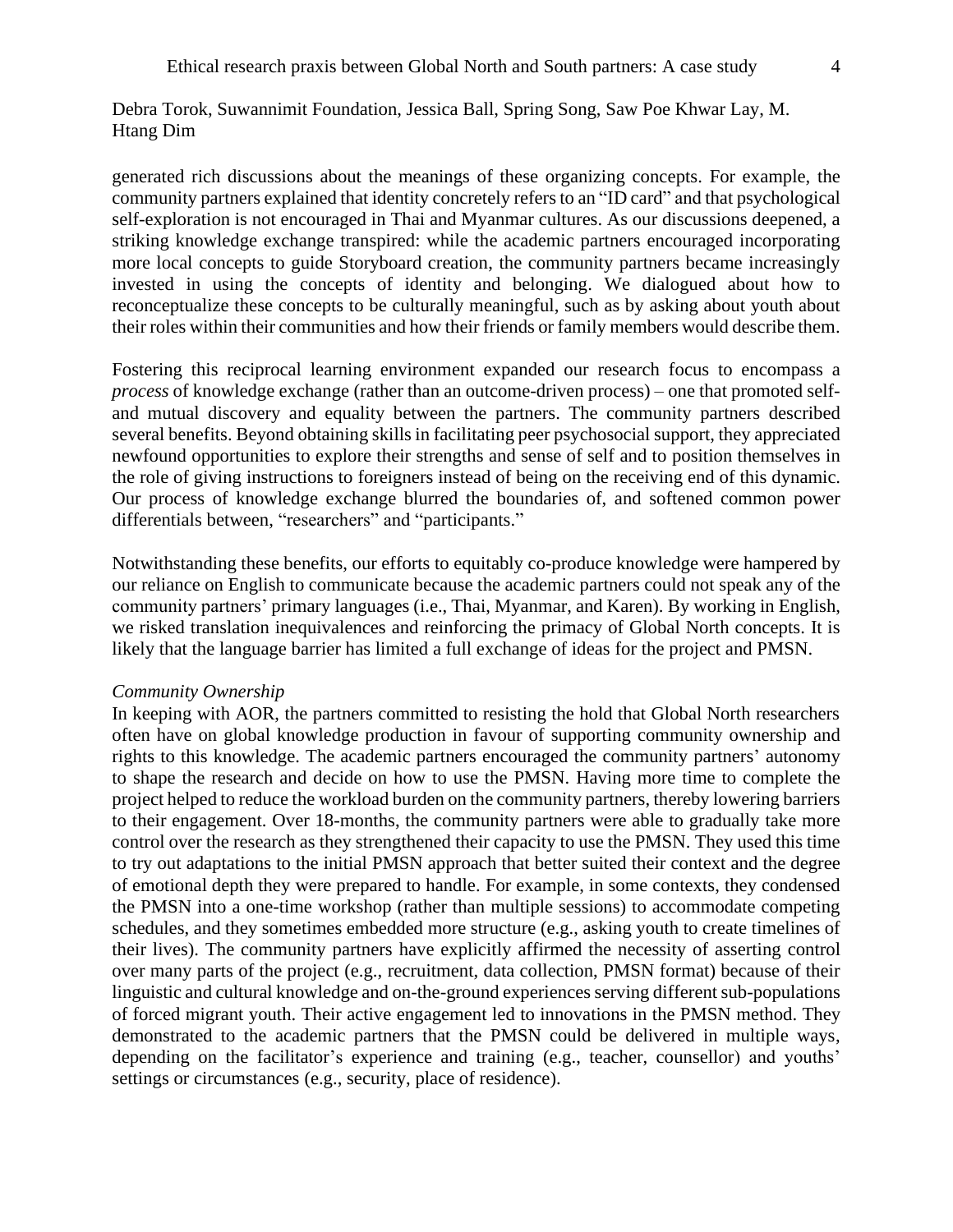At the same time, our research was also embedded within structures and settings that constrained some possibilities for community ownership. The academic partners remain bound to satisfying institutional requirements, for example, following procedural ethics protocols to obtain informed consent, collecting detailed participant demographics, and producing academic outputs, which are arguably less relevant to the community partners. Additionally, the predominance of Englishlanguage publications, combined with minimal time on the part of community partners to dedicate to writing, hinders the community partners' autonomy to publish about the research themselves. Dealing with the crisis context at the border and impacts of Covid-19 have also constrained their capacity to invest more broadly in exploring the use of the PMSN.

#### **Looking Behind and Ahead**

Grounding our CBPR project in AOR, relying on the four illustrated processes, transformed the partners' roles, the overall process, and project outputs. The academic partners repositioned themselves as co-learners and accompaniers, working alongside the community partners in support of their identified needs and goals. The community partners were also co-learners, benefitting from self-discovery and developing research and psychosocial support skills, while also being instrumental facilitators who used their expert judgment of on-the-ground needs to change project directions. Following their leadership has transformed project outputs, including a scaffolding of the PMSN based on context and the forthcoming manual. Finally, AOR has made our work about the processes of forging accountable relationships and collaborating across geographies, knowledge worlds, and power differentials – processes that go beyond tangible project outputs.

How can AOR address power imbalances in forced migration scholarship between Global South and North partners? AOR holds those in power, often based in Global North institutions, accountable to valuing the knowledge and expertise of migrant community partners, to ensuring they benefit from participating, and to keeping power imbalances in check. In our case, doing the project virtually and slowly allowed us to closely follow AOR tenants, which transformed our project for the better. Even in partnerships where power dynamics cannot be leveled entirely, CBPR and AOR can be combined to ethically engage in partnered research that addresses the selfidentified needs and goals of forced migrant communities and that restores power to them as both beneficiaries and instrumental actors in initiatives for and about them.

<https://doi.org/10.1080/17496535.2020.1822425>

<sup>&</sup>lt;sup>i</sup> Connell R, Pearse R, Collyer F, Maia J, and Morrell R (2018) 'Re-making the Global economy of knowledge: Do new fields of research change the structure of North–South relations?' T*he British Journal of Sociology 69* (3)<https://doi.org/10.1111/1468-4446.12294>

ii Hook K and Vera E (2020) 'Best practices in global mental health: An exploratory study of recommendations for psychologists.' *International Perspectives in Psychology: Research, Practice, Consultation 9* (2)<https://doi.org/10.1037/ipp0000125>

iii Bilotta, N (2020) 'Anti-oppressive social work research: Prioritising refugee voices in Kakuma refugee camp.' *Ethics and Social Welfare 14* (4)

iv Clark-Kazak, C (2021) 'Ethics in forced migration research: Taking stock and potential ways forward.' *Journal on Migration and Human Security 9* (3) <https://doi.org/10.1177/23315024211034401>